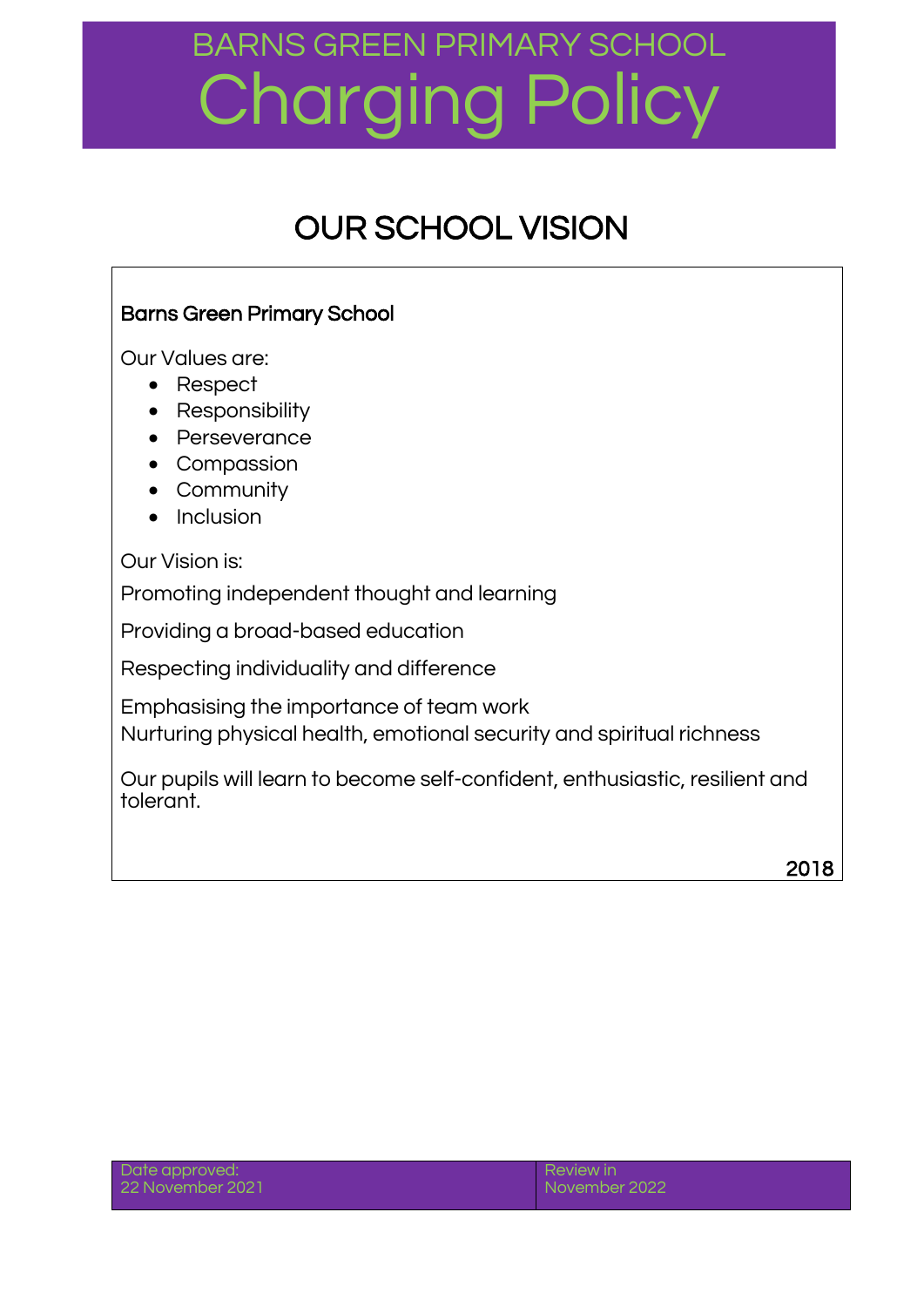### BARNS GREEN PRIMARY SCHOOL Chargin

#### INTRODUCTION:

This Charging and Remissions Policy complies with statutory requirements, has regard to the Authority's Policy Statements on charging and is reviewed on an annual basis by the school Governing Body's Finance Governor.

#### Aims and Objectives:

The aims of this Policy are to:

- Set out what the school will not charge for, what it will make a charge for or request a voluntary contribution towards, from parents/guardians.
- Clarify how charges will be determined, so parents and guardians understand why requests for payment are sometimes made for some activities.

#### Activities without charge:

There will be no charge for the following activities:

- Education provided wholly or mostly during school hours. This includes the supply of any materials, books, instruments, other equipment and also transport provided in school hours to carry pupils between the school and an activity.
- Education provided outside school hours if it is part of the National Curriculum or part of a syllabus for a prescribed public examination, which the pupil is being prepared for at the school, or part of religious education.
- Instrumental and vocal music tuition, which is part of the National Curriculum.
- Instrumental and vocal tuition for children in care.
- Entry for a prescribed public examination including re-sits provided that a pupil has been prepared for it at the school.

#### Voluntary contributions:

The school may ask for voluntary contributions towards the cost of school-time activities to assist with funding, subject to the following conditions:

- Any children of parents who do not wish to contribute will not be treated any differently.
- Where there are insufficient contributions to make the activity viable, the activity will be cancelled.